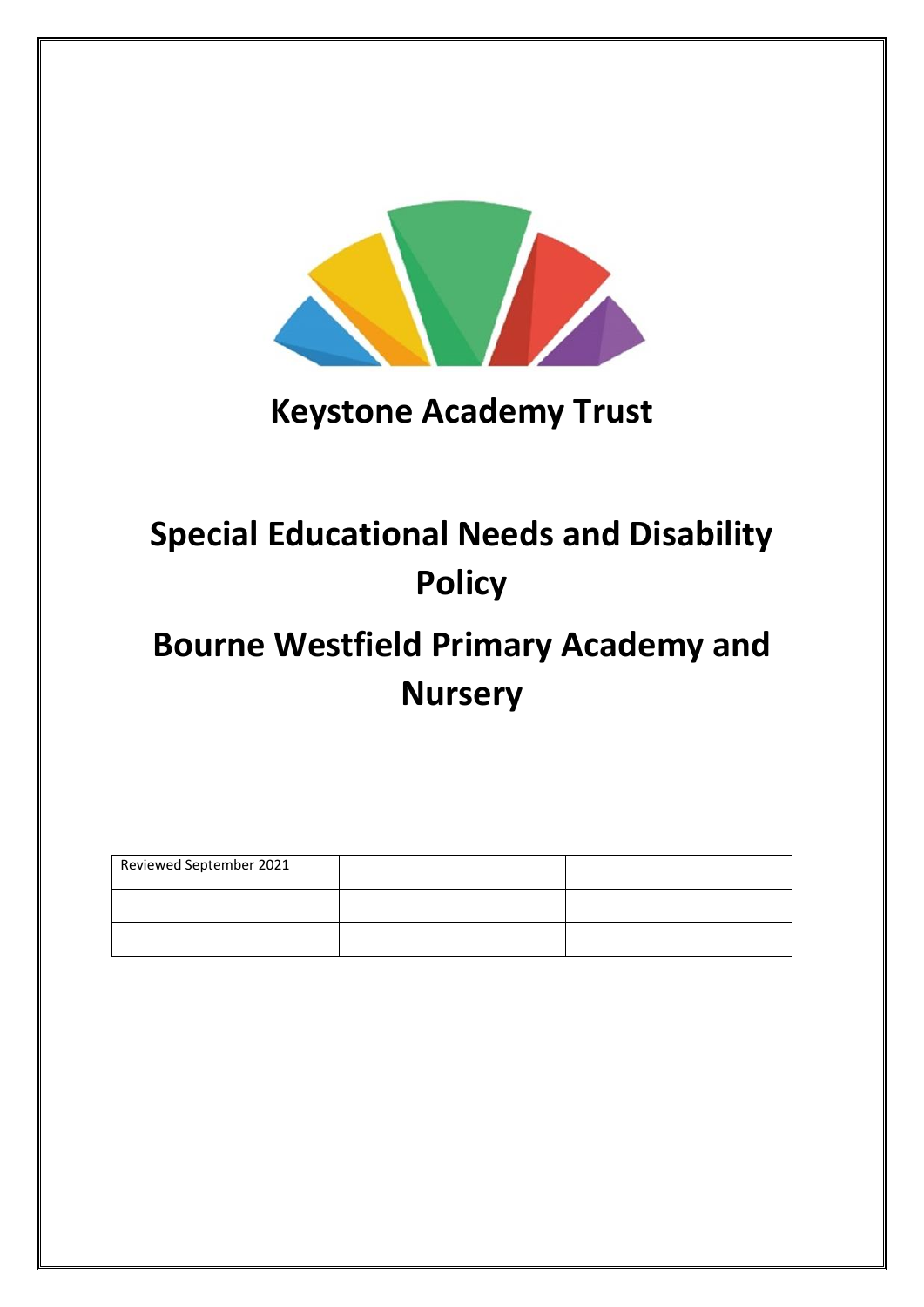## Aims

Across the Keystone Academy Trust, our intention is to ensure that all children receive a high-quality and ambitious education regardless of need or disability. We believe that it is vital that our pupils are provided with opportunities which will allow them to achieve, succeed and become confident, independent individuals as they progress through life.

## Policy Principles

- All pupils with special educational needs and/or disabilities must have their needs routinely met
- Raising the achievement of pupils with SEND is a whole school responsibility
- Early identification and early intervention are essential for ensuring better outcomes for pupils
- All pupils are encouraged and supported to be active partners in decision making about their education
- Active involvement of parents/carers as equal partners in the education of their child, has a positive impact upon the learning and well-being of their child
- All pupils with SEND should have the opportunity to learn alongside their peers in a fully inclusive environment
- All pupils benefit from 'High Quality Teaching'. This means that all teachers are expected to assess, plan for and teach all children at a level which allows them to progress
- Collaborative working with external partners and services is essential to ensure that we effectively meet pupil needs
- Effective transition arrangements must be in place across all phases of education to ensure positive outcomes for the pupil and their family
- Resources allocated to SEND must be effectively used to secure maximum impact and value for money
- Systems for monitoring and evaluating the effectiveness of SEND provision, support improvement in pupil's learning and provide appropriate challenge

# **Objectives**

- To provide early identification and provision for all pupils who may have special educational needs and/or disabilities
- To work in partnership with parents/carers to gain a better understanding of their child and to involve them in all stages of their child's education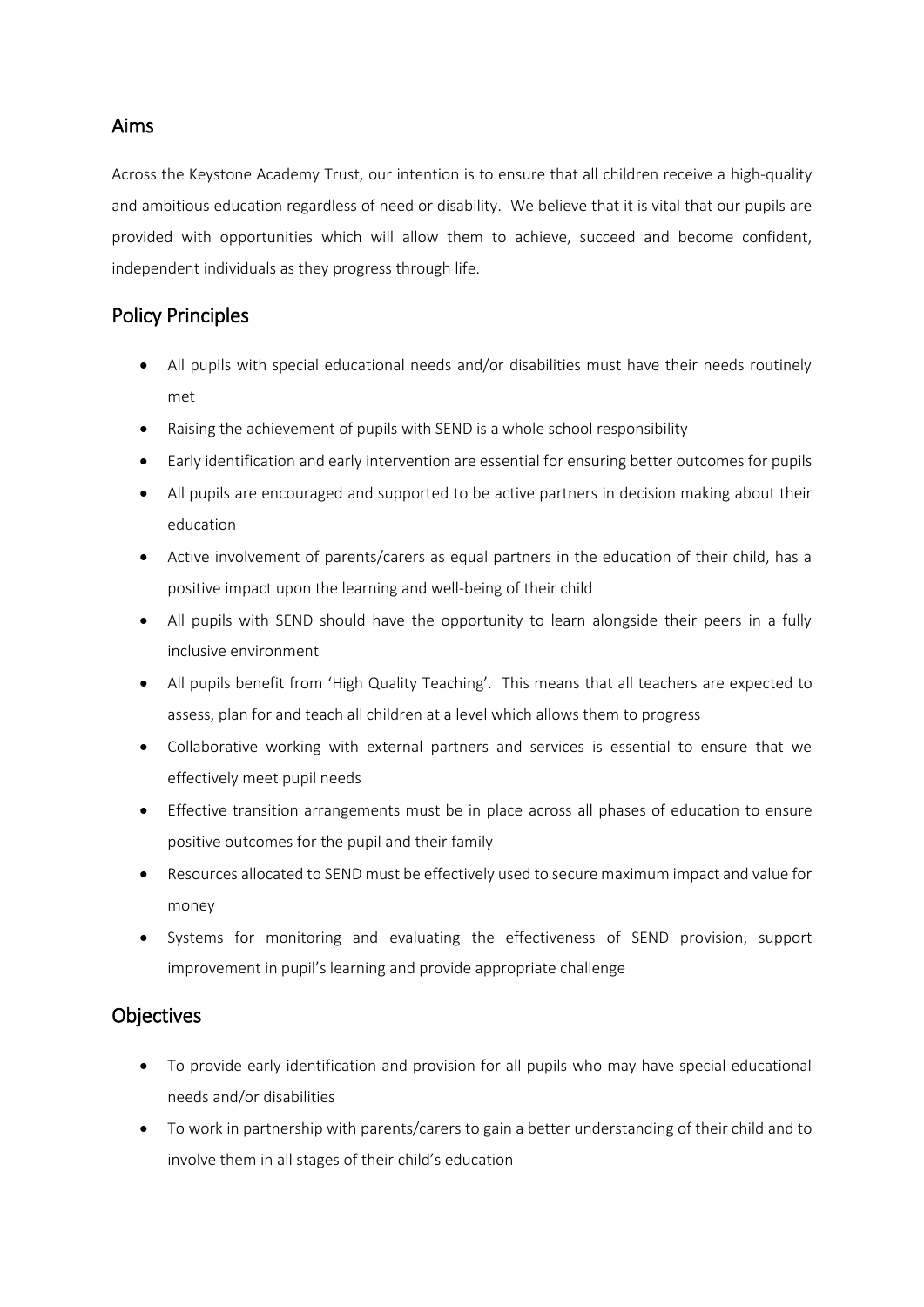- To ensure that pupils with special educational needs and/or disabilities are able to contribute to their own learning by being actively encouraged to share their views
- To ensure that every pupil experiences success in their learning and achieves to the highest possible standard
- To make the curriculum accessible to all pupils so that they can participate in lessons fully and effectively
- To work closely with external support agencies, where appropriate, to further support the needs of individual pupils
- To ensure that all staff have access to high quality training and advice, in order to support quality differentiated teaching and learning for all pupils
- To work in partnership with the Governing Body to enable the school to fulfil it's statutory duties with regards to meeting the needs of pupils with SEND

# Legislation and Guidance

This policy complies with the statutory requirements set out in the Special Educational Needs and Disability (SEND) Code of Practice 0-25 (January 2015) which requires all schools to 'have regard to the Code of Practice' and has been written with reference to the following guidance and legislation:

- Children and Families Act (2014)
- The Special Educational Needs and Disability Regulations (2014)
- Equality Act (2010)
- Equality Act 2010: Advice for Schools (Dfe February 2013)
- Working Together to Safeguard Children (2018)
- Reasonable Adjustments for Disabled Pupils (2012)
- Supporting Pupils at School with Medical Conditions (2014)
- The Mental Capacity Act Code of Practice: Protecting the Vulnerable (2005)
- The National Curriculum in England Key Stage 1 and 2 framework document (September 2014)
- The Early Years Foundation Stage (EYFS) framework document (2021)

This policy has been written in light of our Safeguarding Policy and has direct links to the following policies:

- Behaviour Policy
- Anti-bullying Policy
- **•** Equality Policy
- **•** Accessibility Plan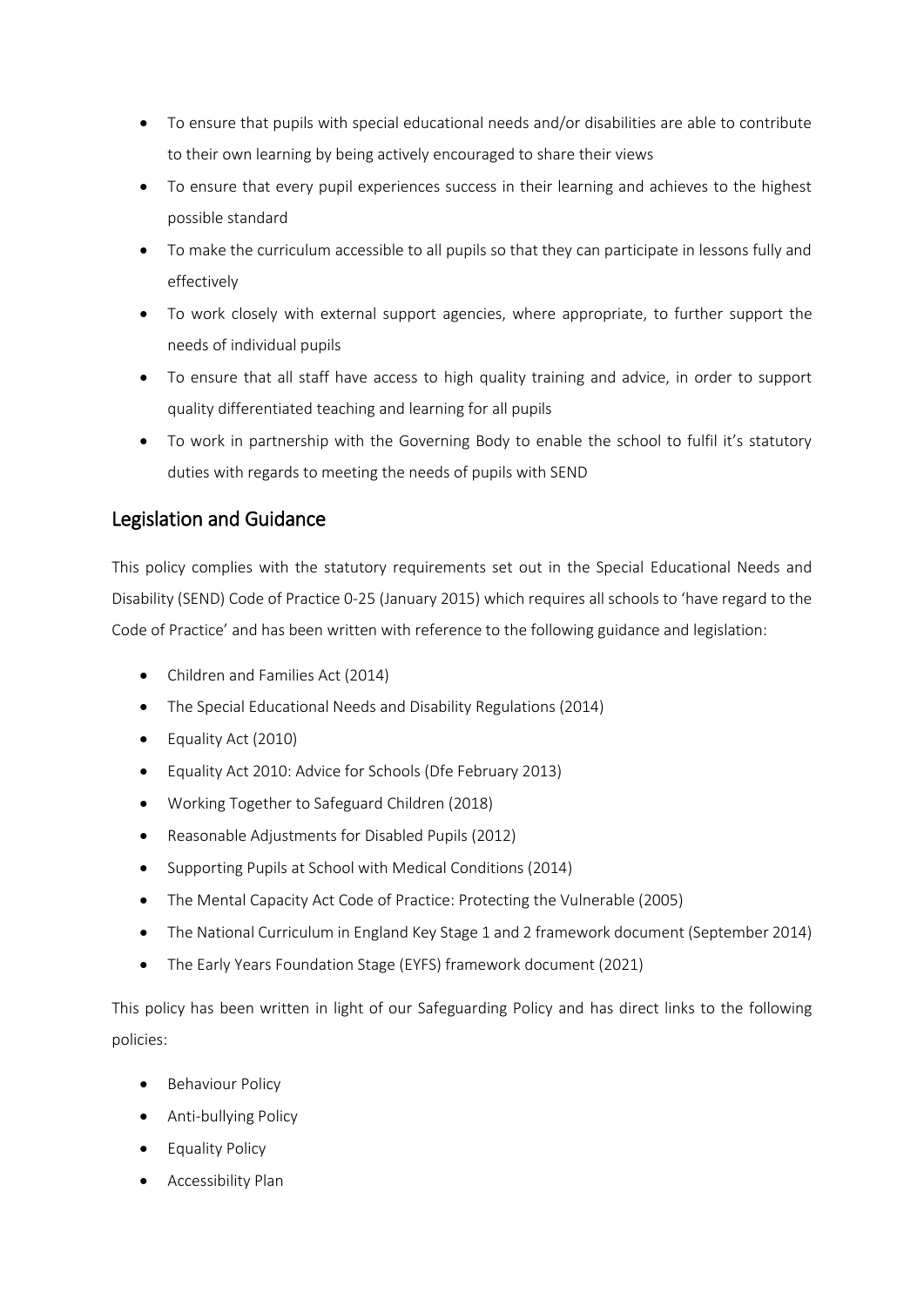• Supporting Pupils with Medical Conditions Policy

It was written in consultation with the Governing Body, Head Teacher, parents and current school staff.

## **Definitions**

The SEND Code of Practice (2015) states that 'A child or young person has SEN if they have a learning difficulty or disability which calls for special educational provision to be made for him or her. A child of compulsory school age has a learning difficulty or disability if he or she:

- a) Has a significantly greater difficulty in learning than the majority of others of the same age, or
- b) Has a disability which prevents or hinders him or her from making use of educational facilities of a kind generally provided for others of the same age in mainstream schools or post 16 institutions.'

Special educational provision is educational or training provision that is additional to, or different from, that made generally available for other children or young people of the same age by mainstream schools.

A child under compulsory school age has special educational needs if they fall within the definition at (a) or (b) above or would do so if special educational provision was not made for them.

Children must not be regarded as having a learning difficulty solely because the language or form of language of their home is different from the language in which they will be taught.

The Equality Act (2010) defines disability as 'a physical or mental impairment which has a long term and substantial adverse effect on their ability to carry out normal day to day activities.'

## Roles and Responsibilities

## The SENCo

The SENCos are Mrs Sharon Humphreys (full time) and Mrs Natasha Binns (part time). Mrs Amy Burton oversees SEND provision in the Nursery setting and works closely with the above staff.

They will:

- Work with the Headteacher and SEN governor to determine the strategic development of the SEN policy and provision in the school
- Have day-to-day responsibility for the operation of this SEND policy and the co-ordination of specific provision made to support individual pupils with SEND, including those who have Education, Health and Care Plans (EHCPs)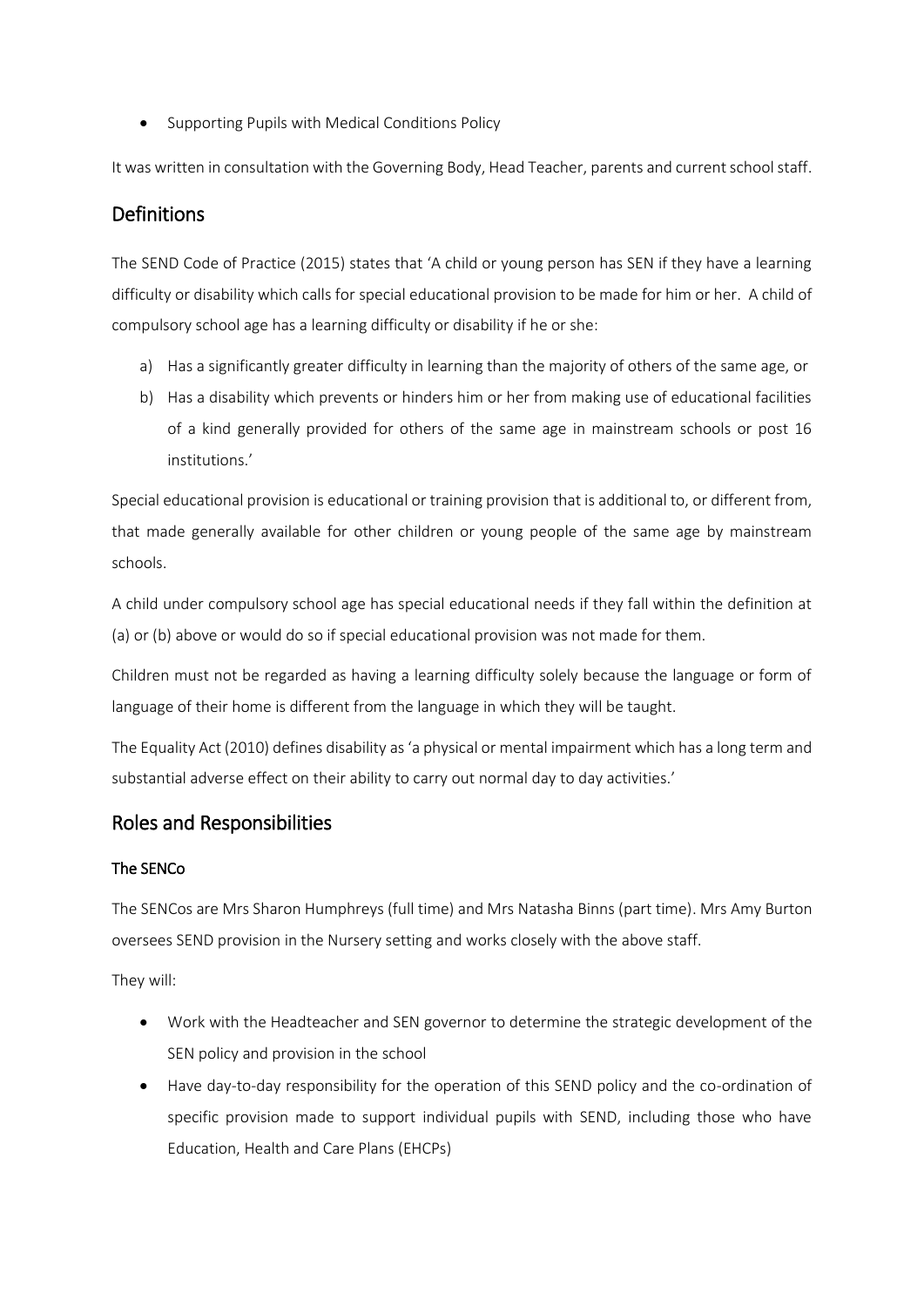- Provide professional guidance to colleagues and work with staff, parents, and other agencies to ensure that pupils with SEND receive appropriate support and high quality teaching
- Advise on the Graduated Approach to providing SEND support
- Advise on the deployment of the school's delegated budget and other resources to meet pupils' needs effectively
- Be the point of contact for external agencies, especially the local authority and its support services
- Liaise with other early years providers and potential next providers of education, to ensure that pupils and their parents are informed about options and a smooth transition is planned
- Work with the head teacher and governing board to ensure that the school meets its responsibilities under the Equality Act 2010 with regard to reasonable adjustments and access arrangements
- Ensure the school keeps the records of all pupils with SEND up to date

## The SEN Governor

The SEN Governor is Mrs Beth Scotney

The SEN Governor will:

- Help to raise awareness of SEND issues at governing board meetings
- Monitor the quality and effectiveness of SEN and disability provision within the school and update the governing board on this
- Work with the Headteacher and SENCo to determine the strategic development of the SEND policy and provision in the school
- Work with the head teacher and SENCo to ensure that the school publishes it's SEN Information Report at least annually

## The Headteacher

The Headteacher will:

- Work with the SENCo and SEND governor to determine the strategic development of the SEN policy and provision in the school
- Have overall responsibility for the provision and progress of learners with SEN and/or a disability

## Class teachers and Key Workers

Each class teacher and key worker is responsible for: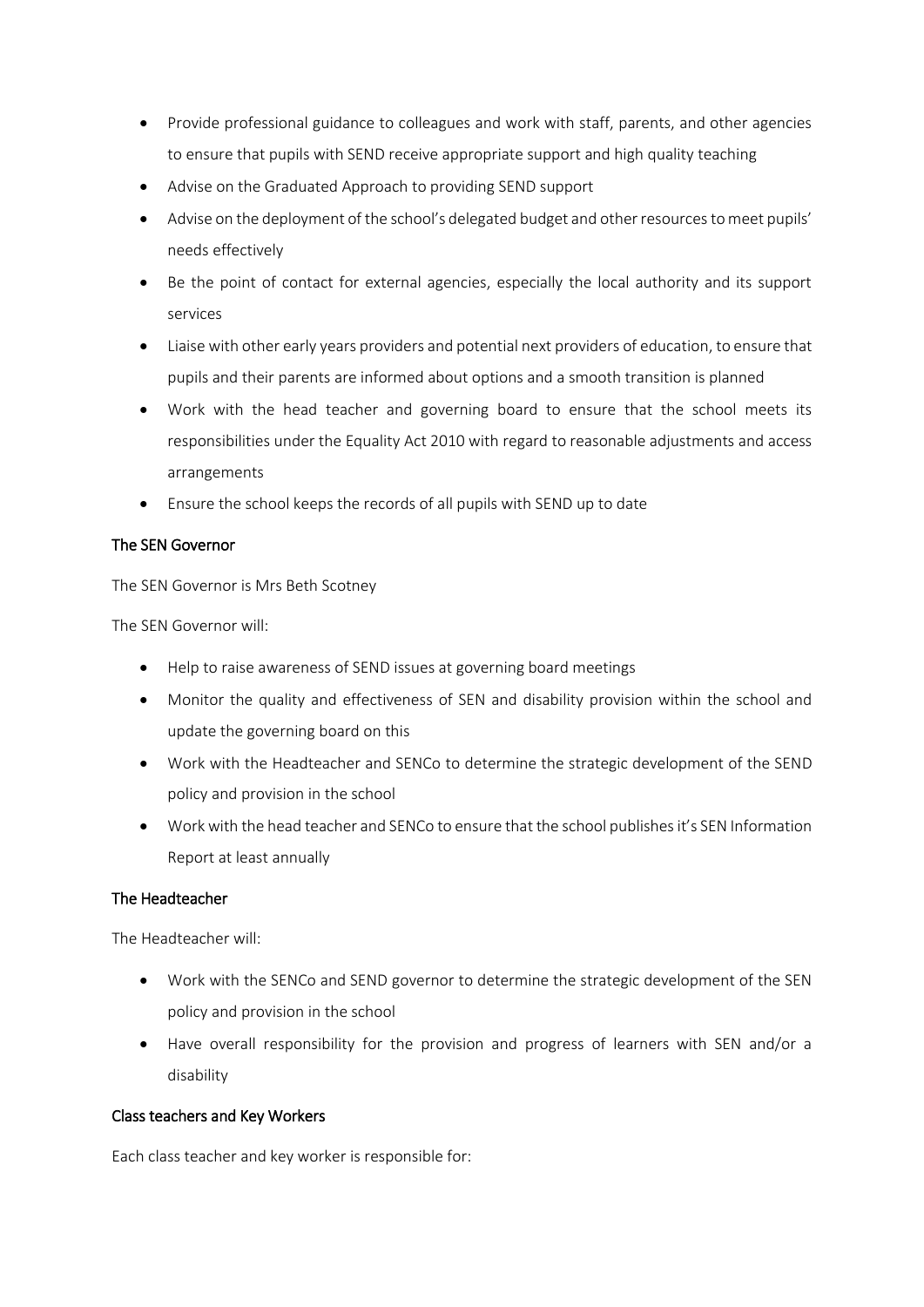- The progress and development of every pupil in their class
- Providing high quality teaching for all pupils and additional provision to meet the needs of children with SEND
- Working closely with any teaching assistants or specialist staff to plan and assess the impact of support and interventions and how they can be linked to classroom teaching
- Working with the SENCo to review each pupil's progress and development and decide on any changes to provision
- Ensuring they follow this SEND policy

# A Graduated Approach

In line with the Code of Practice methodology of 'Assess, Plan, Do, Review', children with SEND are identified as soon as possible. Staff are regularly assessing and monitoring pupil progress. Where there are concerns about a child's progress or possible barriers to learning, a Graduated Approach will be followed. Less than expected progress can be characterized by progress which:

- Is significantly slower than their peers from the same baseline
- Fails to match or better the child's previous rate of progress
- Fails to close the attainment gap between the child and their peers

## High Quality Teaching, Early Intervention and Narrowing the Gap

- Once a pupil has been identified as 'causing concern', they will be closely monitored by staff in order to gauge their level of learning and possible difficulties.
- The child's class teacher or key worker will take steps to provide differentiated learning opportunities that will aid the pupil's academic progression and enable the teacher to better understand the provision and teaching style that needs to be applied.
- The SENCo will be consulted as needed for support and advice and may wish to observe the pupil in class and/or provide advice to the staff members.
- The child's class teacher or key worker in agreement with the SENCo, will identify appropriate strategies and interventions designed to 'narrow the gap' and ensure that these are delivered consistently and regularly so that impact can be measured and monitored. These interventions will be identified on a Provision Map.
- Parents will be informed fully of every stage of their child's development and the circumstances under which they are being monitored. They are encouraged to share information and knowledge with the school.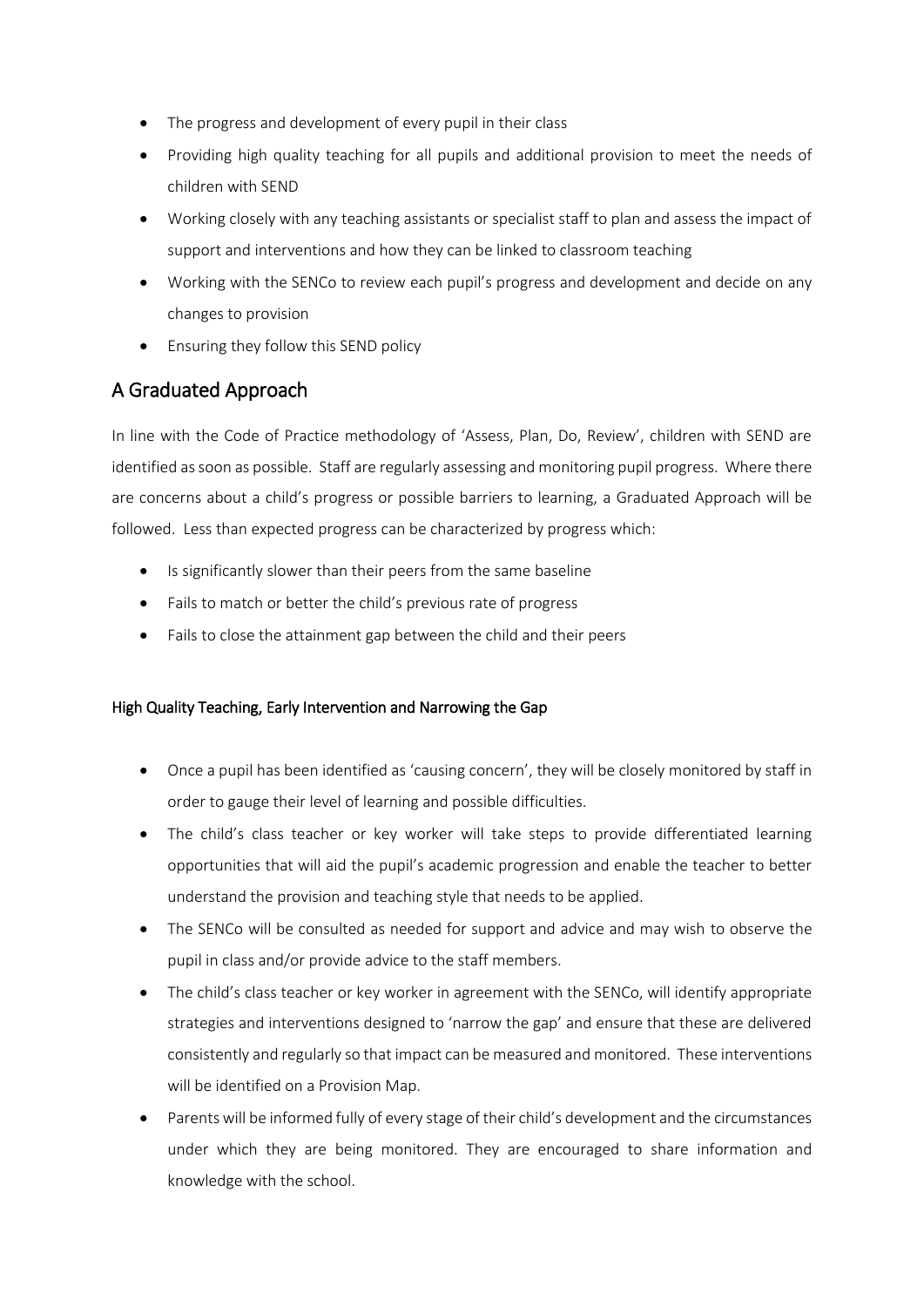An 'Assess, Plan, Do, Review' model will be applied over several cycles to test out the child's response, before considering if a child may have SEND.

This is an ongoing cycle to enable the provision to be refined and revised as the understanding of the needs of the pupil grows. This cycle enables the identification of those interventions which are the most effective in supporting the pupil to achieve good progress and outcomes.

### *Assess*

This involves clearly analysing the pupil's needs using the class teacher's assessments and experience of working with the pupil, details of previous progress and attainment, comparisons with peers and national data, as well as the views and experience of parents. The pupil's views and where relevant, advice from external support services will also be considered. Any parental concerns will be noted and compared with the school's information and assessment data on how the pupil is progressing.

This analysis will require regular review to ensure that support and intervention is matched to need, that barriers to learning are clearly identified and being overcome and that the interventions being used are developing and evolving as required. Where external support staff are already involved, their work will help to inform the assessment of need. Where they are not involved they may be contacted, if this is felt to be appropriate, following discussion and agreement from parents.

#### *Plan*

Planning will involve consultation between the teacher, SENCo and parents to agree the adjustments, interventions and support that are required; the impact on progress, development and or behaviour that is expected and a clear date for review. Parental involvement may be sought, where appropriate, to reinforce or contribute to progress at home. All those working with the pupil, including support staff will be informed of their individual needs, the support that is being provided, any particular teaching strategies/approaches that are being employed and the outcomes that are being sought.

#### *Do*

The class teacher remains responsible for working with the child on a day-to-day basis. They will retain responsibility even where the interventions may involve group or one-to-one teaching away from the main class teacher. They will work closely with teaching assistants and plan and assess the impact of support and interventions and links with classroom teaching. Support with further assessment of the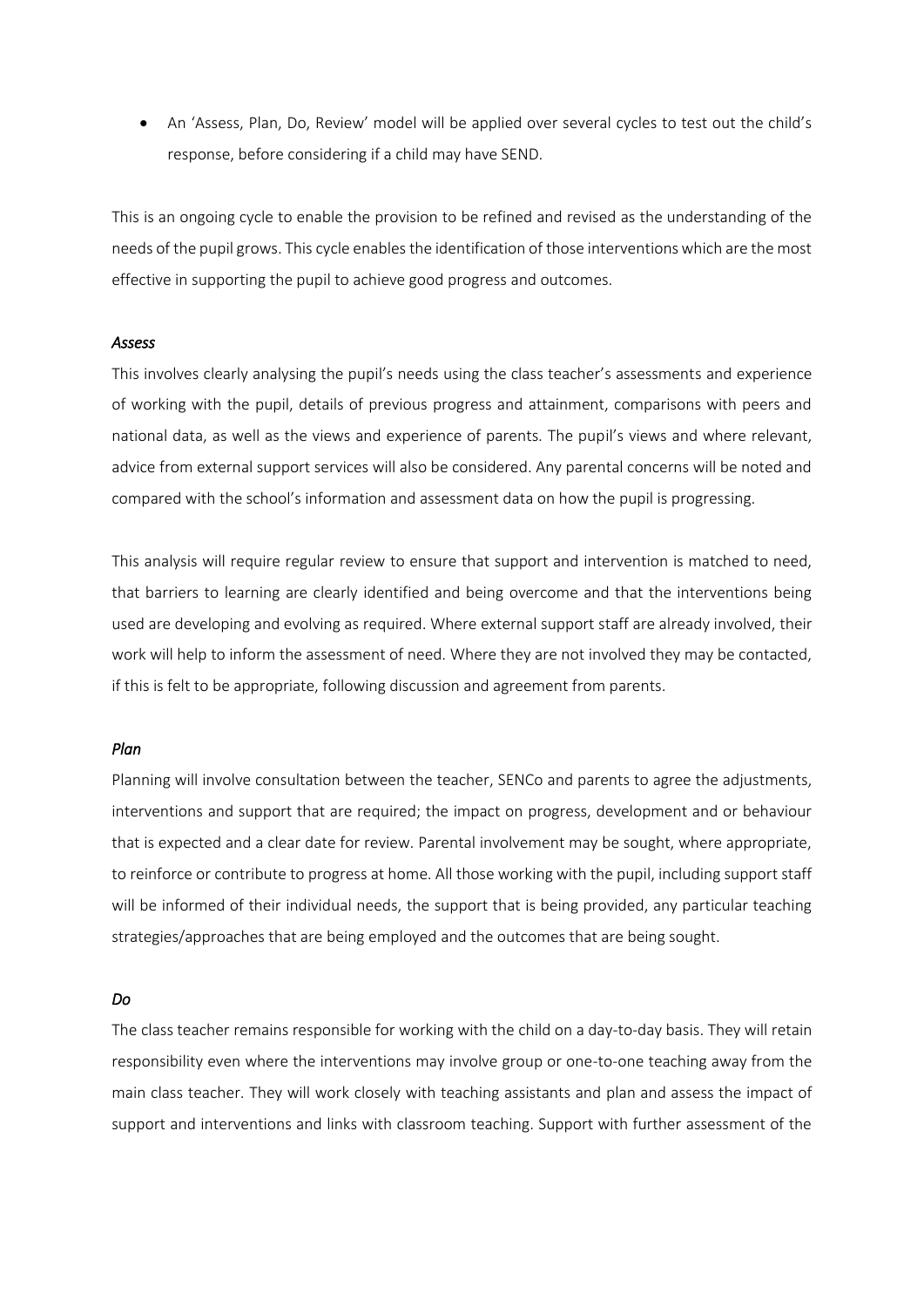pupil's strengths and weaknesses, problem solving and advising of the implementation of effective support will be provided by the SENCo.

#### *Review*

Progress is continually reviewed for all children to ensure that interventions are appropriate and effective. Formal reviews of a child's progress will be made regularly (minimum of three times a year). The review process will evaluate the impact and quality of the support and interventions. It will also take account of the views of the pupil and their parents. The class teacher, in conjunction with the SENCo will revise the support and outcomes based on the pupil's progress and development making any necessary amendments going forward, in consultation with parents and the pupil. Informal reviews will often take place on a more frequent basis and as required.

#### *SEN Support*

If, despite additional support, a child continues to have barriers to learning and the attainment gap is not closed, the SENCo may determine that they have special educational needs and a decision will be made for the child to be placed on the SEND Register at 'SEN Support'. The aim of formally identifying a pupil with SEND is to help the school to ensure that effective, personalised provision is put in place and so remove barriers to learning. This provision will be recorded on an Individual Education Plan (IEP) and copies will be shared with all staff involved in supporting the child (on a need to know basis), parents and where appropriate, the child themselves. The IEP will be reviewed at least three times a year, in line with the 'Assess, Plan, Do, Review' cycle outlined above.

### *Requesting an Education, Health and Care Needs Assessment*

If a child has lifelong or significant difficulties, they may undergo a Statutory Assessment Process which is usually requested by the school but can also be requested by a parent or professional working with the child. This will occur where the complexity of need or lack of clarity around the needs of the child means that the school has been unable to meet the child's needs effectively through its delegated funding and all available resources have been exhausted.

The decision to make a request for an Education, Health and Care Needs Assessment will be taken at a progress review. The request will combine information from a variety of sources including parents, the school and any Outside Agencies who may be supporting the child. The request is submitted to the Local Authority SEND Team, where a panel of professionals will make a decision. This process takes 20